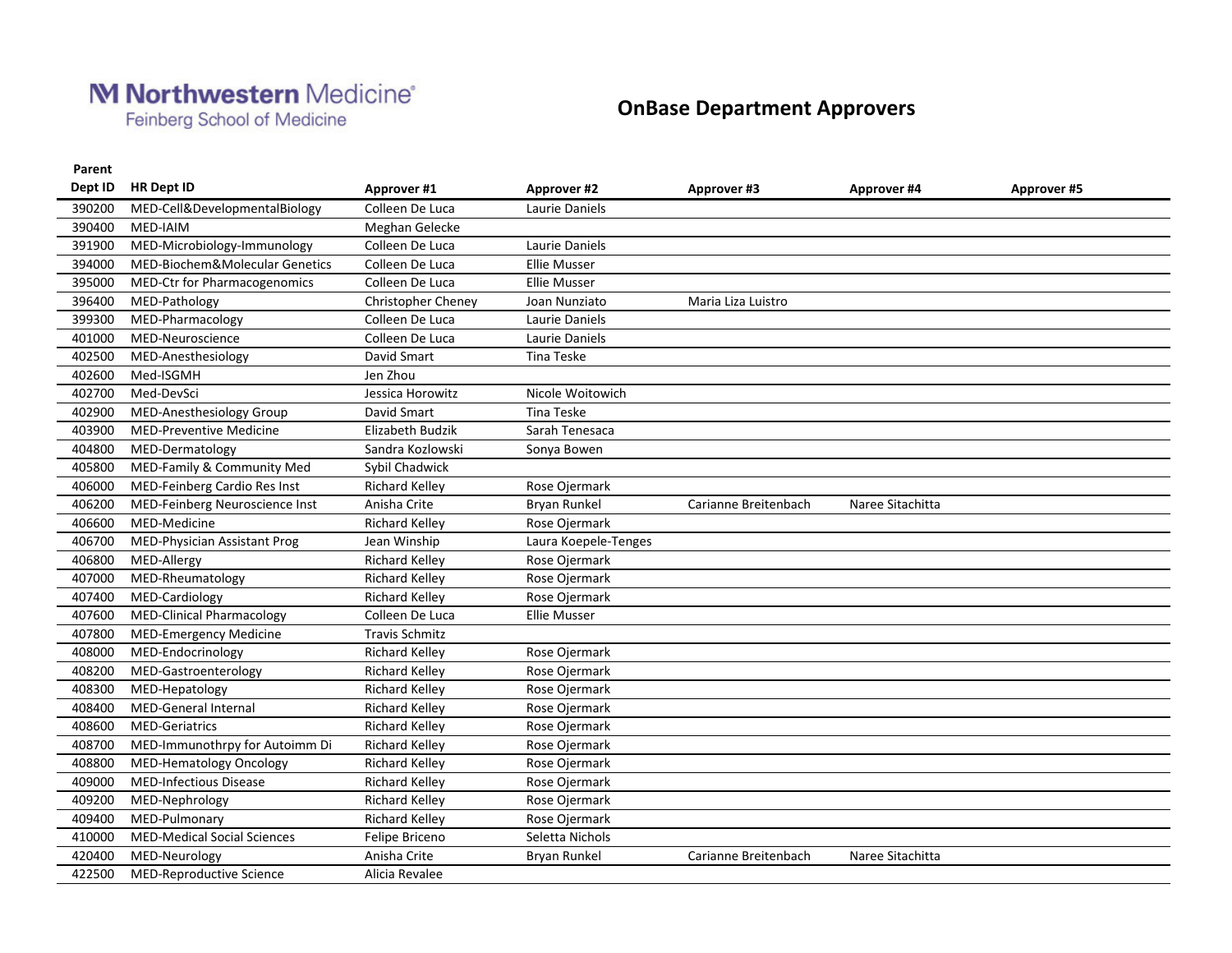| Parent  |                                       |                      |                           |                      |             |                    |
|---------|---------------------------------------|----------------------|---------------------------|----------------------|-------------|--------------------|
| Dept ID | <b>HR Dept ID</b>                     | Approver #1          | <b>Approver #2</b>        | <b>Approver #3</b>   | Approver #4 | <b>Approver #5</b> |
| 422600  | MED-Obstetrics & Gynecology           | Alicia Revalee       |                           |                      |             |                    |
| 425900  | MED-Ophthalmology                     | Kristine Casman      | <b>Margaret Templeton</b> |                      |             |                    |
| 428400  | MED-Orthopedic Surgery                | <b>Blair Faber</b>   | Heidi Maes                | Lisa Rios            |             |                    |
| 430300  | MED-Otolaryngology                    | Aura Reitneris       | Jason White               |                      |             |                    |
| 430400  | MED-Otolaryngology/Dental Surg        | Aura Reitneris       | Jason White               |                      |             |                    |
| 431800  | <b>MED-Pathology Group</b>            | Christopher Cheney   | Joan Nunziato             | Maria Liza Luistro   |             |                    |
| 433100  | MED-Interdisciplinary PM&R            | Marianne Kaplan      | Kameika Beckford          |                      |             |                    |
| 433200  | <b>MED-Pediatrics</b>                 | <b>Richard Garza</b> | Guadalupe Lizama          |                      |             |                    |
| 433220  | <b>MED-Pediatrics (Stanley Manne)</b> | Cassandra Lucas      | Meghan Jablonski          | Leslie Lopez         |             |                    |
| 433400  | MED-Peds Allergy/Immunology           | <b>Richard Garza</b> | Guadalupe Lizama          |                      |             |                    |
| 433700  | <b>MED-Cntr Healthcare Studies</b>    | Kara Pederson        | <b>Kevin Connolly</b>     |                      |             |                    |
| 434100  | MED-Physical Med & Rehab              | Marianne Kaplan      | Kameika Beckford          |                      |             |                    |
| 434500  | MED-Psych & Behavioral Science        | Herra Iqbal          | Michael Malcolm           |                      |             |                    |
| 434800  | MED-Peds GI/Hepatology                | <b>Richard Garza</b> | Guadalupe Lizama          |                      |             |                    |
| 435500  | MED-Surgery                           | Kashmeen Raza        | Melanie Mkrdichian        | Samantha Cooperstein |             |                    |
| 435600  | <b>MED-Surgical Oncology</b>          | Kashmeen Raza        | Melanie Mkrdichian        | Samantha Cooperstein |             |                    |
| 436100  | <b>MED-Neurological Surgery</b>       | Dawn Rose            | Lizzie Fankhanel          |                      |             |                    |
| 436600  | <b>MED-Peds Rheumatology</b>          | Richard Garza        | Guadalupe Lizama          |                      |             |                    |
| 436800  | MED-Peds Cancer Bio&Epigenomic        | <b>Richard Garza</b> | Guadalupe Lizama          |                      |             |                    |
| 436900  | MED-Peds Developmental Biology        | Richard Garza        | Guadalupe Lizama          |                      |             |                    |
| 437000  | MED-Trauma & Critical                 | Kashmeen Raza        | Melanie Mkrdichian        | Samantha Cooperstein |             |                    |
| 437100  | MED-Peds Human Molecular Genet        | <b>Richard Garza</b> | Guadalupe Lizama          |                      |             |                    |
| 437800  | <b>MED-Surgical Education</b>         | Kashmeen Raza        | Melanie Mkrdichian        | Samantha Cooperstein |             |                    |
| 439000  | <b>MED-Clinical Trials Unit</b>       | Kashmeen Raza        | Melanie Mkrdichian        | Samantha Cooperstein |             |                    |
| 439300  | MED-Cardiac Surgery                   | Kashmeen Raza        | Melanie Mkrdichian        | Samantha Cooperstein |             |                    |
| 439600  | <b>MED-Breast Surgery</b>             | Kashmeen Raza        | Melanie Mkrdichian        | Samantha Cooperstein |             |                    |
| 439700  | <b>MED-Thoracic Surgery</b>           | Kashmeen Raza        | Melanie Mkrdichian        | Samantha Cooperstein |             |                    |
| 440800  | MED-Plastic Surgery                   | Kashmeen Raza        | Melanie Mkrdichian        | Samantha Cooperstein |             |                    |
| 441000  | MED-GI/Endo Surgery                   | Kashmeen Raza        | Melanie Mkrdichian        | Samantha Cooperstein |             |                    |
| 441200  | <b>MED-Transplant Surgery</b>         | Kelly Memmer         | Leigh Ann Mixon           |                      |             |                    |
| 441500  | MED-Vascular Surgery                  | Kashmeen Raza        | Melanie Mkrdichian        | Samantha Cooperstein |             |                    |
| 441600  | MED-Minimally Invasive Surgery        | Kashmeen Raza        | Melanie Mkrdichian        | Samantha Cooperstein |             |                    |
| 441800  | MED-Urology                           | Suzanne Peterson     |                           |                      |             |                    |
| 442000  | MED-Inst for Pub Health & Med         | Kara Pederson        | Kevin Connolly            |                      |             |                    |
| 442100  | MED-Ctr for Educ in Hlth Sci          | Kara Pederson        | Kevin Connolly            |                      |             |                    |
| 442200  | MED-Ctr for Behavior & Health         | Kara Pederson        | Kevin Connolly            |                      |             |                    |
| 442300  | MED-Ctr for Community Health          | Kara Pederson        | Kevin Connolly            |                      |             |                    |
| 442400  | MED-Ctr for Popul Hlth Sci            | Kara Pederson        | Kevin Connolly            |                      |             |                    |
| 442500  | MED-Ctr for Engineering & Hlth        | Kara Pederson        | Kevin Connolly            |                      |             |                    |
| 442600  | MED-Ctr for Patnt-Cntrd Outcom        | Kara Pederson        | Kevin Connolly            |                      |             |                    |
| 442700  | MED-Ctr Tran Metabolism Health        | Kara Pederson        | Kevin Connolly            |                      |             |                    |
| 442800  | MED-Ctr Health InfoPartnership        | Kara Pederson        | Kevin Connolly            |                      |             |                    |
| 442900  | MED-Ctr Food Allergy & Asthma         | Kara Pederson        | Kevin Connolly            |                      |             |                    |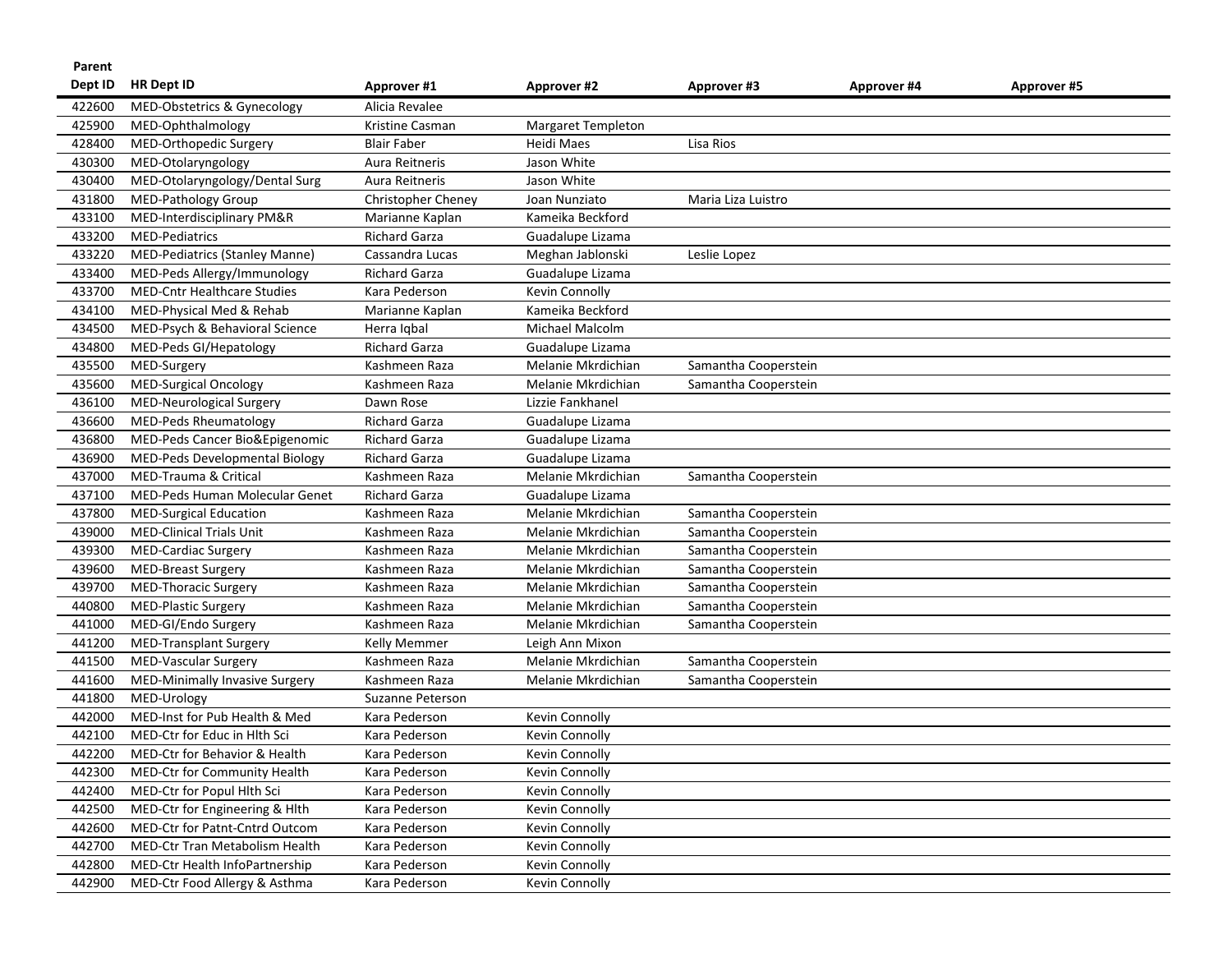| Parent  |                                       |                         |                         |                         |             |                    |
|---------|---------------------------------------|-------------------------|-------------------------|-------------------------|-------------|--------------------|
| Dept ID | <b>HR Dept ID</b>                     | Approver #1             | Approver #2             | Approver #3             | Approver #4 | <b>Approver #5</b> |
| 443500  | MED-Radiology                         | Heidi Maes              | Iliana Rodriguez        | Jessica Agosto          |             |                    |
| 444400  | <b>MED-Cancer Center</b>              | Aleksandar Zafirovski   | Carlos Matesanz         | Lorraine Michalek       |             |                    |
| 444500  | MED-Pathology Core Fac(RHLCCC)        | Aleksandar Zafirovski   | Carlos Matesanz         | Lorraine Michalek       |             |                    |
| 445300  | MED-Center for AIDS Research          | Richard Kelley          | Rose Ojermark           |                         |             |                    |
| 449000  | MED-Women's Health Rsrch Inst         | Alicia Revalee          | Takelia Watson-Walker   |                         |             |                    |
| 450100  | <b>MED-Graduate Medical Education</b> | Laura Koepele-Tenges    | Nancy Parlapiano        |                         |             |                    |
| 450600  | MED-Phys Therapy&Human Mov Sci        | <b>Brad Holubar</b>     | Erin Cottingham         | Evangeline Walker       |             |                    |
| 451000  | <b>MED-OCM Education</b>              | Laura Koepele-Tenges    | <b>Sheryl Corey</b>     |                         |             |                    |
| 453300  | MED-Galter Health Science Libr        | Steph Thor              |                         |                         |             |                    |
| 457100  | <b>MED-Office of Communications</b>   | Nicole Mladic           | Donna Kostel            | Kathleen Dunne Balducci |             |                    |
| 457200  | <b>MED-Central IT</b>                 | Abby Cosentino-Boehm    | Donna Kostel            | Kathleen Dunne Balducci |             |                    |
| 458100  | MED-Office of Finance & Admin         | Donna Kostel            | <b>Kevin Burrows</b>    |                         |             |                    |
| 458200  | MED-Sr Exec AssocDean Ofc             | Donna Kostel            | Kathleen Dunne Balducci |                         |             |                    |
| 458300  | MED-ExecAssoc Dean Edu Ofc            | Laura Koepele-Tenges    |                         |                         |             |                    |
| 458400  | MED-Office for Research               | <b>Bethany Ekesa</b>    | Kathleen Dunne Balducci |                         |             |                    |
| 458700  | MED-Mesulam Ctr Cog Neur & Alz        | Eskedar Alem            | Donna Kostel            |                         |             |                    |
| 458800  | <b>MED-Faculty Affairs</b>            | Kathleen Dunne Balducci | <b>Marcie Weiss</b>     |                         |             |                    |
| 458900  | MED-Integrated Grad Program           | Pamela Carpentier       | Donna Kostel            |                         |             |                    |
| 459000  | MED-Student Administration            | Laura Koepele-Tenges    |                         |                         |             |                    |
| 459100  | MED-Dean's Office                     | Donna Kostel            | <b>Kevin Burrows</b>    |                         |             |                    |
| 459200  | <b>MED-Administrative Operations</b>  | Donna Kostel            | Rachel Rufer            |                         |             |                    |
| 459300  | MED-Ofc for Regulatory Affairs        | Joan Trimuel            | Kathleen Dunne Balducci |                         |             |                    |
| 459500  | <b>MED-Student Admissions</b>         | Jessica Voth            | Laura Koepele-Tenges    |                         |             |                    |
| 459600  | <b>MED-Basic Science Admin</b>        | Colleen De Luca         | Matt Temkin             |                         |             |                    |
| 459700  | MED-OSP & Professional Develop        | Laura Koepele-Tenges    |                         |                         |             |                    |
| 459800  | <b>MED-Special Events</b>             | Melanie Kruchten        | Kathleen Dunne Balducci |                         |             |                    |
| 459900  | MED-Simpson Querry Ctr for Epi        | Colleen De Luca         | <b>Ellie Musser</b>     |                         |             |                    |
| 462600  | MED-OMEFD Non Perm                    | Laura Koepele-Tenges    | Suzanne Hodges          |                         |             |                    |
| 462700  | MED-Student Progs Non Perm            | Laura Koepele-Tenges    |                         |                         |             |                    |
| 462800  | MED-OME & Fac Devel                   | Laura Koepele-Tenges    | Suzanne Hodges          |                         |             |                    |
| 462900  | MED-MSTP                              | Joyce Tamanio           | Donna Kostel            |                         |             |                    |
| 463000  | MED-Cntr for Education in Med         | Laura Koepele-Tenges    |                         |                         |             |                    |
| 471000  | <b>MED-Strategic Planning</b>         | Kathleen Dunne Balducci |                         |                         |             |                    |
| 475900  | MED-Honors Prg in Med Educ            | Laura Koepele-Tenges    |                         |                         |             |                    |
| 482500  | MED-Management Information Sys        | Abby Cosentino-Boehm    | Donna Kostel            | Kathleen Dunne Balducci |             |                    |
| 483000  | <b>MED-Obesity Center</b>             | Richard Kelley          | Rose Ojermark           |                         |             |                    |
| 483100  | MED-Dept of Medical Education         | Laura Koepele-Tenges    |                         |                         |             |                    |
| 483200  | MED-Humanities & Bioethics Pgm        | Laura Koepele-Tenges    |                         |                         |             |                    |
| 483400  | MED-Ctr for Bioethics Sci Soc         | Kara Pederson           | Kevin Connolly          |                         |             |                    |
| 483500  | <b>MED-Minority Affairs</b>           | Kathleen Dunne Balducci |                         |                         |             |                    |
| 483900  | MED-NU-FSM Off of Dev & Alumni        | Jennifer Fry            | Kathleen Dunne Balducci |                         |             |                    |
| 488800  | MED-Buehler Center - BCHPE            | Kara Pederson           | Kevin Connolly          |                         |             |                    |
| 488900  | MED-McGaw Med Cntr                    | Laura Koepele-Tenges    |                         |                         |             |                    |